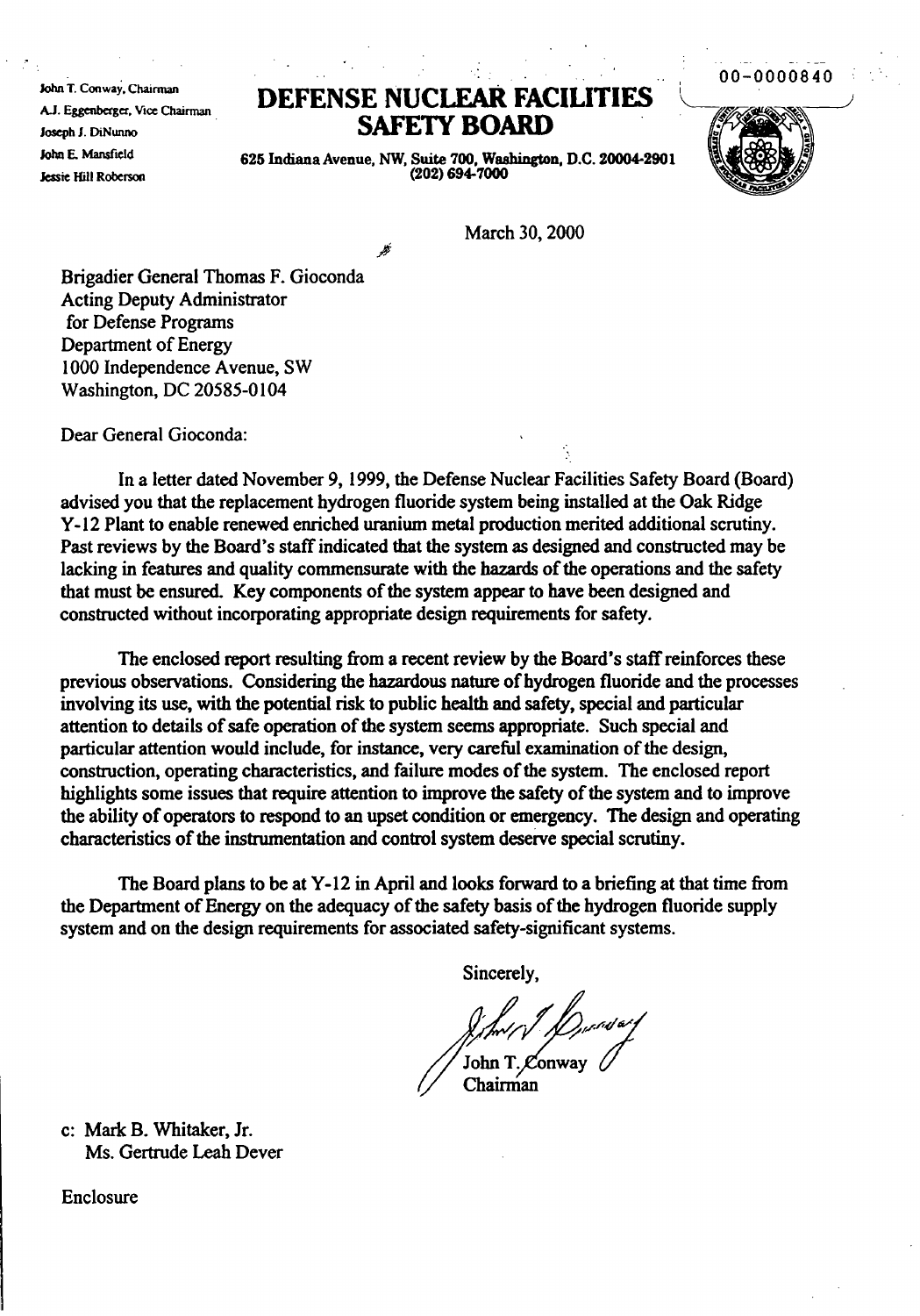## DEFENSE NUCLEAR FACILITIES SAFETY BOARD

## **Staff Issue Report**

March 10, 2000

 $-00.840$ 

MEMORANDUM FOR: J. K.. Fortenbeny, Technical Director

COPIES: Board Members

FROM: W. White

SUBJECT: Instrumentation and Control for Hydrogen Fluoride Supply System

This report documents a review performed December 15-16, 1999, at the Oak Ridge Y-12 Piant by members of the staff of the Defense Nuclear Facilities Safety Board (Board). Staffmembers W. White and D. Moyle met with Lockheed Martin Energy Systems (LMES) personnel to discuss the instrumentation and control systems for the hydrogen fluoride (HF) supply system. The staff also conducted a video conference with Department of Energy (DOE) and LMES personnel on January 28, 2000, and performed reviews of related documents during February 2000 to follow up on issues raised during the December review.

Instrumentation and Control Systems for HF Supply System. In reviewing the safety-significant instrumentation and control systems for the HF supply system, the staff considered carefully the potential impacts of postulated accidents. According to LMES personnel, the worst-case, off-site release of HF in an accident situation is 1000 parts per million, which is more than 30 times the level considered immediately dangerous to life and health.

It was not clear to the staffwhy controls designed to prevent such serious off-site consequences were not safety-class. The staffis currently following up on this issue with LMES. Given the off-site consequences, the staff expected to see stringent design criteria for HF safety systems, whether they are classified as safety-class or safety-significant. According to LMES personnel, however, no process industry, nuclear industry, or DOE standards were used to provide design criteria for the safety-significant instrumentation and control systems.

As discussed in previous Board letters and staff reports on instrumentation and control systems at Oak Ridge (November 4, 1997), Los Alamos National Laboratory (September 22, 1999), Lawrence Livermore National Laboratory (December 21,1999), and the Savannah River Site (SRS) (December 22, 1999), this problem appears to exist across DOE's defense nuclear complex. Some sites, however, have begun to consider the use of process industry safety standards (e.g., Instrument Society of American [ISA] Standard S84.01, *Application of Safety Instrumented Systems for the Process Industries*) for the design of safety-significant systems, where appropriate. As the Board and its staff have noted in previous reports, the use of industry standards could significantly improve the design of safety-significant systems.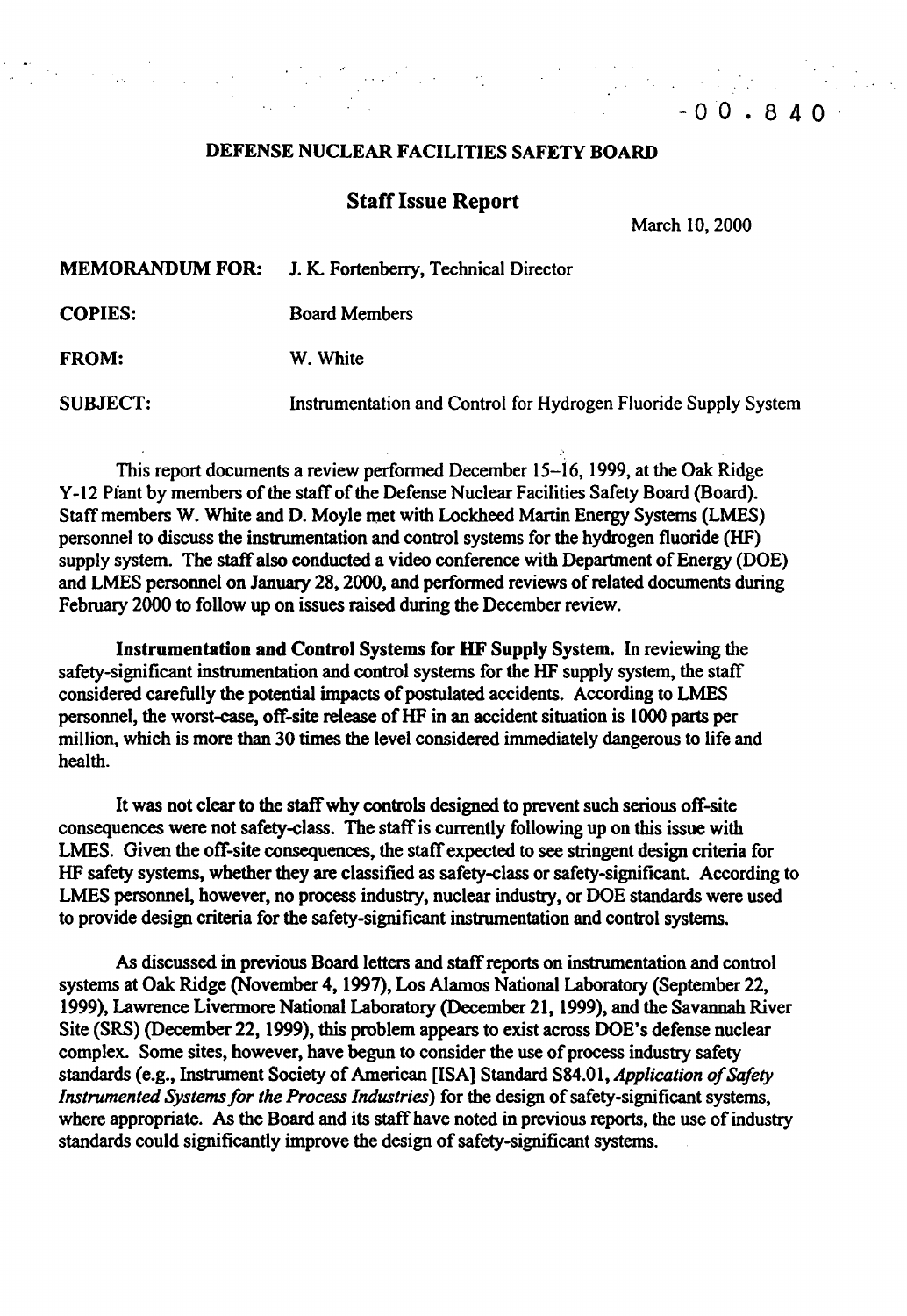Considering the potential off-site consequences of HF releases, and given the absence of safety-related design criteria, the staff noted several areas for improvement in the design of the safety-significant instrumentation and control systems for the HF supply system at the Y-12 Plant:

 $\Delta \sim 10^{11}$  ,  $\Delta \sim 10^{11}$ 

 $\ddot{\phantom{a}}$ 

- In at least two cases, LMES chose to perform safety-related functions with the basic process control system, which is not designated as safety-related and was not designed, procured, or installed to standards applicable to safety-elass or safetysignificant systems. This basic process control system consists of programmable logic controllers that are operated through a personal computer running Wonderware® software, a standard industrial interface for process control.
	- According to the latest draft of the Limiting Conditions of Operation (LCOs) reviewed by the staff, certain process parameter values require immediate operator action to shut down the HF supply. In at least one case, these parameters are normally read only through the Wonderware® interface. The required operator actions are performed by initiating commands to the programmable logic controllers through the same Wonderware® interface. It might be prudent for LMES to consider safety-significant, hard-wired interlocks to provide the required shutdown function.
	- The reset function for the safety-significant interlocks is provided solely through the programmable logic controllers.
- The same field devices (e.g., valves) and sensors used for safety-significant emergency shutdown functions are also used for normal process control. In general, it is prudent to use separate components for the safety-significant system. Doing so provides some degree of redundancy, as well as separation from failures affecting normal process control. In fact, industry standards (e.g., ISA Standard S84.01) normally require such separation for safety systems intended to prevent serious offsite consequences.
- The power supply to certain 24 volt sensors is separate from the power supply for the interlocks and field devices. Some safety-significant sensors are not fail-safe, and loss of their power supply could result in loss of their safety-significant function. LMES might wish to consider a safety-significant power source for all sensors that do not fail in a safe condition upon the loss of power.
- LMES was unable to provide the staff with any information on the seismic qualification of safety-significant instrumentation and control systems.
- Emergency shutdown buttons (E-SCRAM) provided for personnel in HF process areas do not isolate all potential sources of HF leaks, only those considered most likely. Given the serious consequences of any HF leak, it would be prudent to